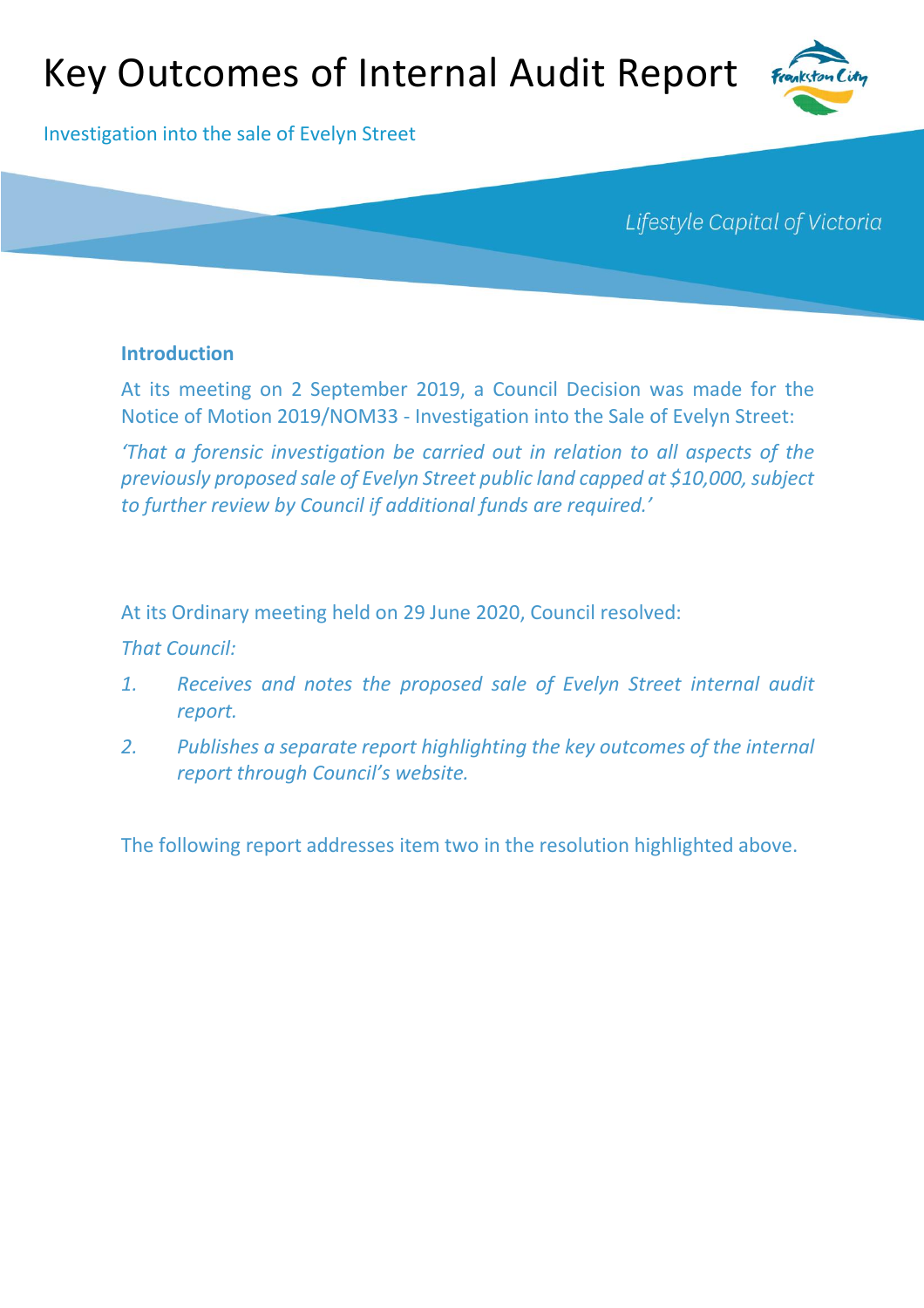The internal audit of the Sale of Evelyn Street consisted of the following:

- Reviewed the timeframe (June 2016 to June 2019) during which the proposed sale of Evelyn Street was considered.
- Reviewed policies and procedures governing the proposed Sale of Evelyn Street.
- Conducted interviews with internal and external parties where required.
- Considered all relevant communication including telephone, email, and letters and meeting notes.

The results of the audit identified three findings which require management attention. To assist management in prioritising the actions to be undertaken, the auditors have included a subjective assessment outlining the impact each item will have on the risk and/or efficiency of the process.

# *Finding 1 – high risk rating*

There are no policy and procedures for the disposal of significant assets.

## *Recommended Actions*

1. Develop and document a policy and procedure for the disposal of significant assets and obtain approval from the Council. The procedures should be categorised into stages, listing action items within each stage, records management requirements, estimated turnaround times for completion of each stage in the process, stakeholder management, communication protocols to be followed and necessary approvals required.

## *Management Comment*

Management agrees - the draft Property Strategy includes guidance to follow when considering a disposal or acquisition of land. We will review the draft Strategy to ensure all facets identified are included in the Strategy. The subjectivity of the word 'significant' within the recommendation could cause issues as what is deemed to be significant to one may not be viewed as significant to another.

- 2. Consider developing an EOI receipt form to be used by Council Officers to promptly notify Councillors of all EOI's received. This will also serve as a means of recording the receipt of an EOI. The form could include (but not limited to the following):
	- Source from whom EOI was received;
	- Method of receipt; Date EOI was received by Council officer;
	- Background details of prospective buyer;
	- Any discussions had etc.

#### *Management Comment*

Management agrees - an EOI receipt form will be developed. This form could then be shared with Councillors via the regular 'Thumbs Up/Heads Up' forum.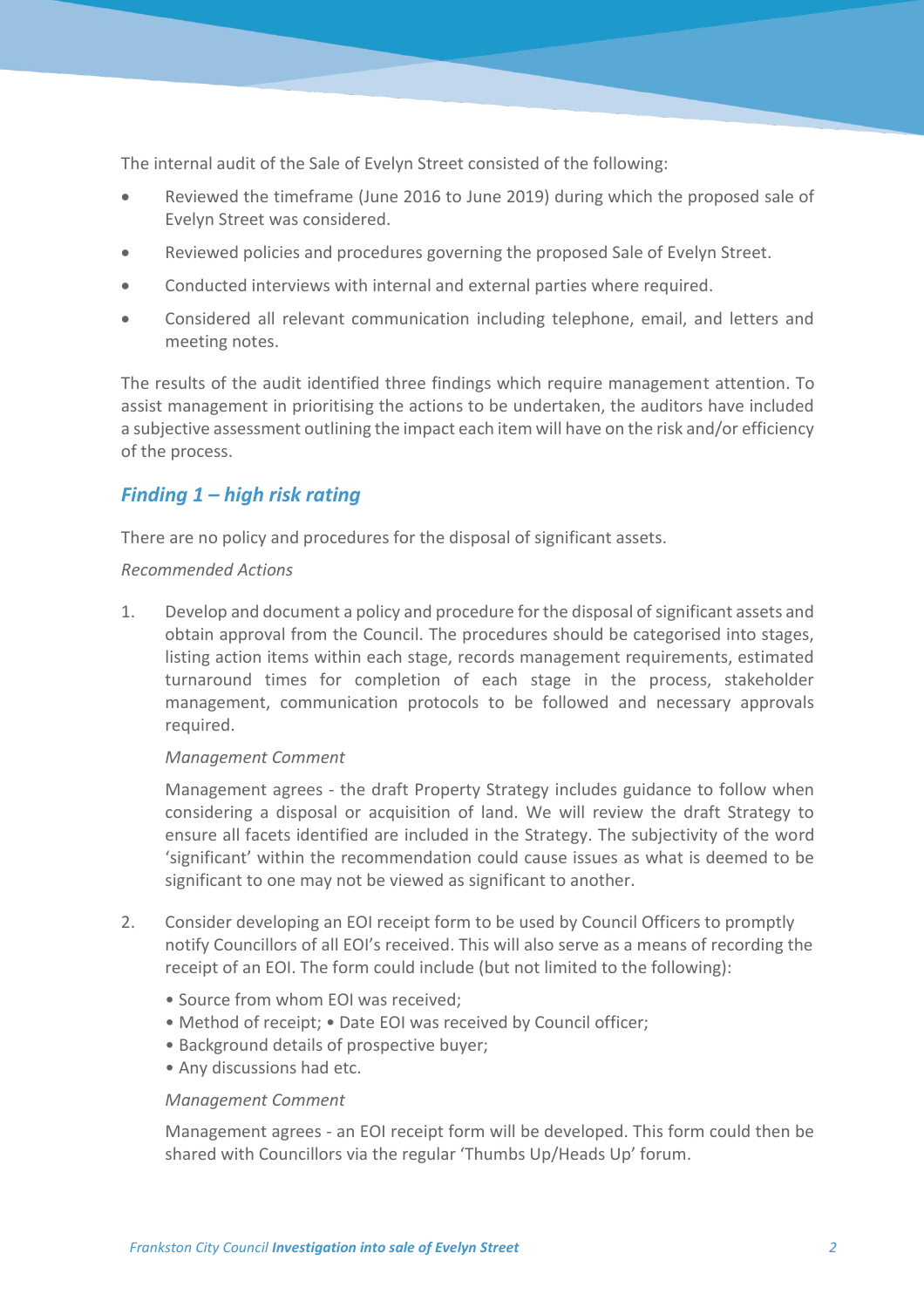3. Training should be provided to staff members involved in the disposal of significant assets.

### *Management Comment*

Management agrees - the only Council Officers involved in the disposal of Council property are within Commercial Services. Changes to the process relating to the disposal of property are being documented by the same officers and therefore training isn't required until such time as there is turnover of existing staff members.

## *Finding 2 – high risk rating*

There was limited documentation in the minutes of EMT meetings during June 2016 to June 2019 in respect of the sale of the Evelyn Street property.

## *Recommended Action*

We recommend that EMT should look to better capture and record key matters relating to strategic decisions similar to the proposed sale of Evelyn Street property.

## *Management Comment*

Management agrees - changes have been made recently to the EMT meeting procedures whereby a cover paper is now mandatory including recommendations. Actions are captured and documented.

## *Finding 3 – high risk rating*

There was no evidence that Council Officers involved in the Proposed Sale of Evelyn Street declared Conflict of Interest (No Conflict/Potential/Perceived/ Actual).

#### *Recommended Action*

We recommend that Council Officers including EMT members involved in a potential land Acquisition/Disposal should submit Conflict of Declaration (No Conflict/Potential/ Perceived/ Actual).

#### *Management Comment*

Management agrees - even though Council officers are obliged to declare a conflict of interest if/when it arises the proactive approach recommended will ensure all officers involved in disposals or acquisitions actively consider their position in a timelier manner.

## **Overall Conclusion**

The review identified that Council does not currently have a clearly defined policy (and associated procedures) to provide the necessary guidance for key stakeholders when circumstances arise around the disposal of significant council assets. A policy would provide a clear reference point to all stakeholders and at the same time strengthen the control environment.

Integrity around the process for making these type of decisions is essential. The review identified that conflict of interest declarations are required to be completed whether or not there is a conflict of interest. Furthermore, documentation in the EMT meeting minutes